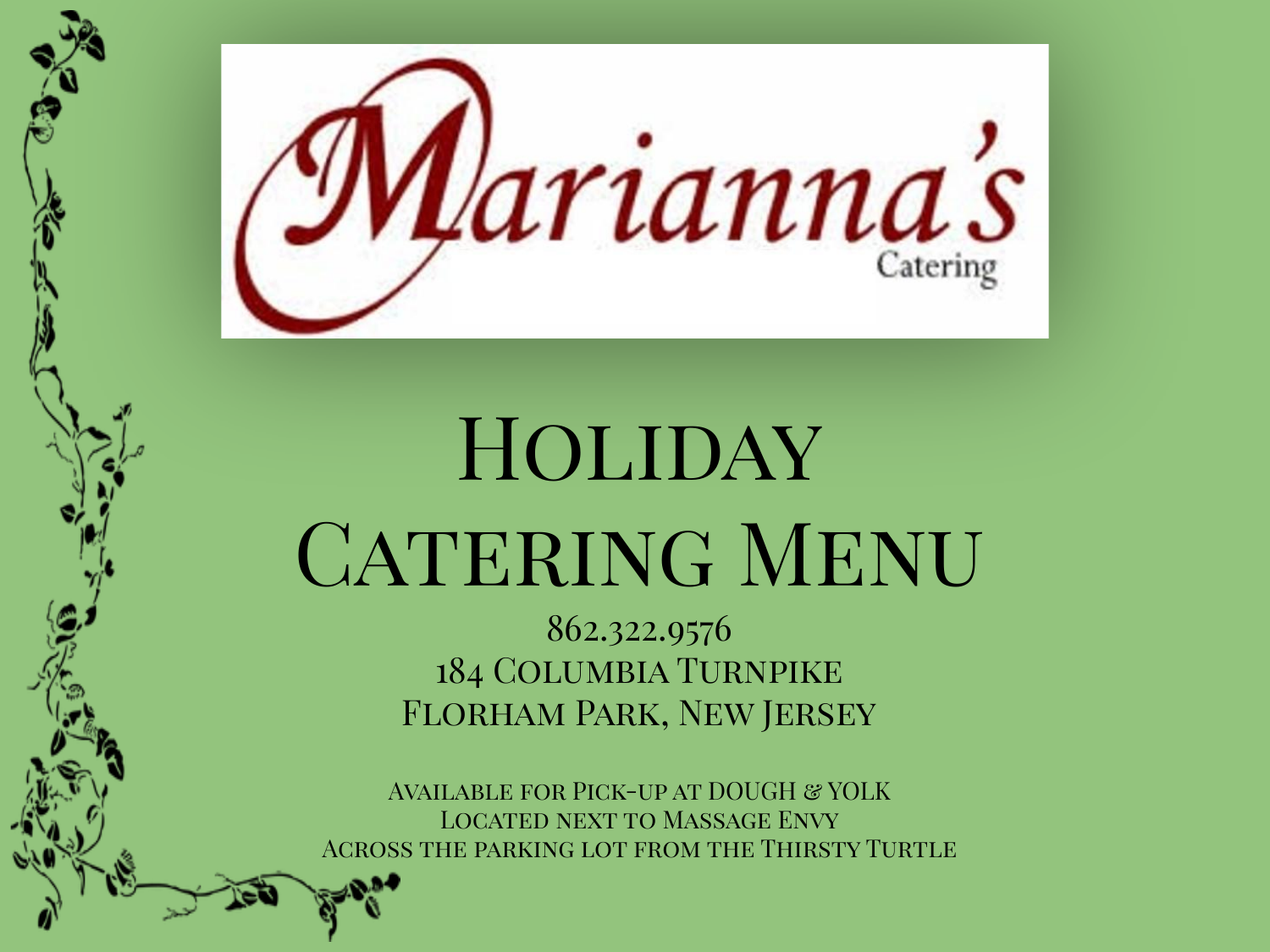



#### ORDER BY 1PM: PICK UP BETWEEN 3PM & 5PM LAST ORDER: DECEMBER 23RD AT 4PM & PICK-UP 24TH BY 4PM

| <b>PRODUCT</b>                   | <b>SPECIAL</b><br><b>PRICE</b> | <b>REGULAR</b><br><b>PRICE</b> | <b>COMPETITOR</b><br>#1 PRICE | <b>COMPETITOR</b><br>#2 PRICE |
|----------------------------------|--------------------------------|--------------------------------|-------------------------------|-------------------------------|
| <b>CHICKEN PARMA</b>             | \$27.95                        | \$40.00                        | \$50.00                       | \$59.99                       |
| <b>CHICKEN FRANCESE</b>          | \$27.95                        | \$40.00                        | \$50.00                       | \$69.99                       |
| <b>CHICKEN MARSALA</b>           | \$27.95                        | \$40.00                        | \$50.00                       | \$69.99                       |
| <b>EGGPLANT PARM</b>             | \$29.95                        | \$35.00                        | \$40.00                       | \$59.99                       |
| <b>EGGPLANT ROLLATINI</b>        | \$29.95                        | \$35.00                        | \$40.00                       | \$59.99                       |
| <b>PORK TENDERLOIN</b>           | \$29.95                        | \$35.00                        | N/A                           | N/A                           |
| PENNE VODKA                      | \$20.00                        | \$30.00                        | \$40.00                       | \$39.99                       |
| <b>SHRIMP PARMA OR FRANCHESE</b> | \$32.95                        | \$40.00                        | \$50.00                       | \$69.99                       |
| LINGUINE & CLAMS                 | \$30.00                        | \$40.00                        | \$45.00                       | N/A                           |
| <b>SAUSAGE &amp; PEPPERS</b>     | \$25.00                        | \$30.00                        | \$35.00                       | \$59.99                       |